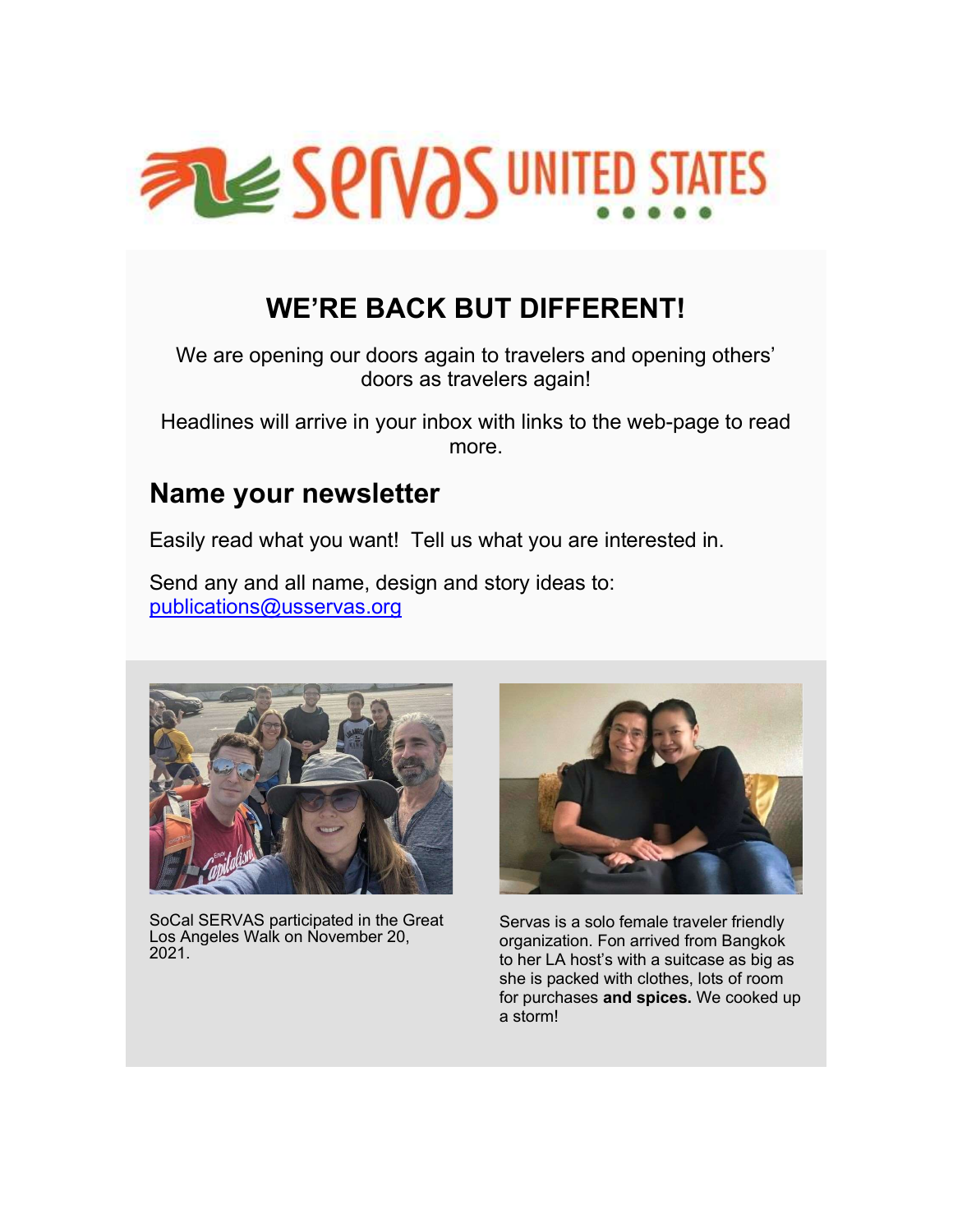### The View from the Board

US Servas has been an all-volunteer organization since 2020. This has been the work or your Board. It has been an experience for all of us, and somewhat confusing for our Members and Volunteers. Read more.

### Travel ( & Host ) in SYLE!

Youth between the ages of 18 and 30 can participate in the Servas Youth Language Experience (SYLE). A unique program in which you are able to spend a month in the country of your choice immersed in the local language and culture and stay with four host families! Read More



### The Gift of Servas: The Host-Traveler Exchange

We only see about 2.3% of the light on the electromagnetic spectrum. We only hear a small fraction of all possible sound frequencies. We are surrounded by a cacophony of information -- data, conversations, songs, are all around us all the time, and we can't hear any of it. The same might be said of how we relate to people of different backgrounds than ours when cues are perhaps unexpected and we are at a loss for a response… Read More